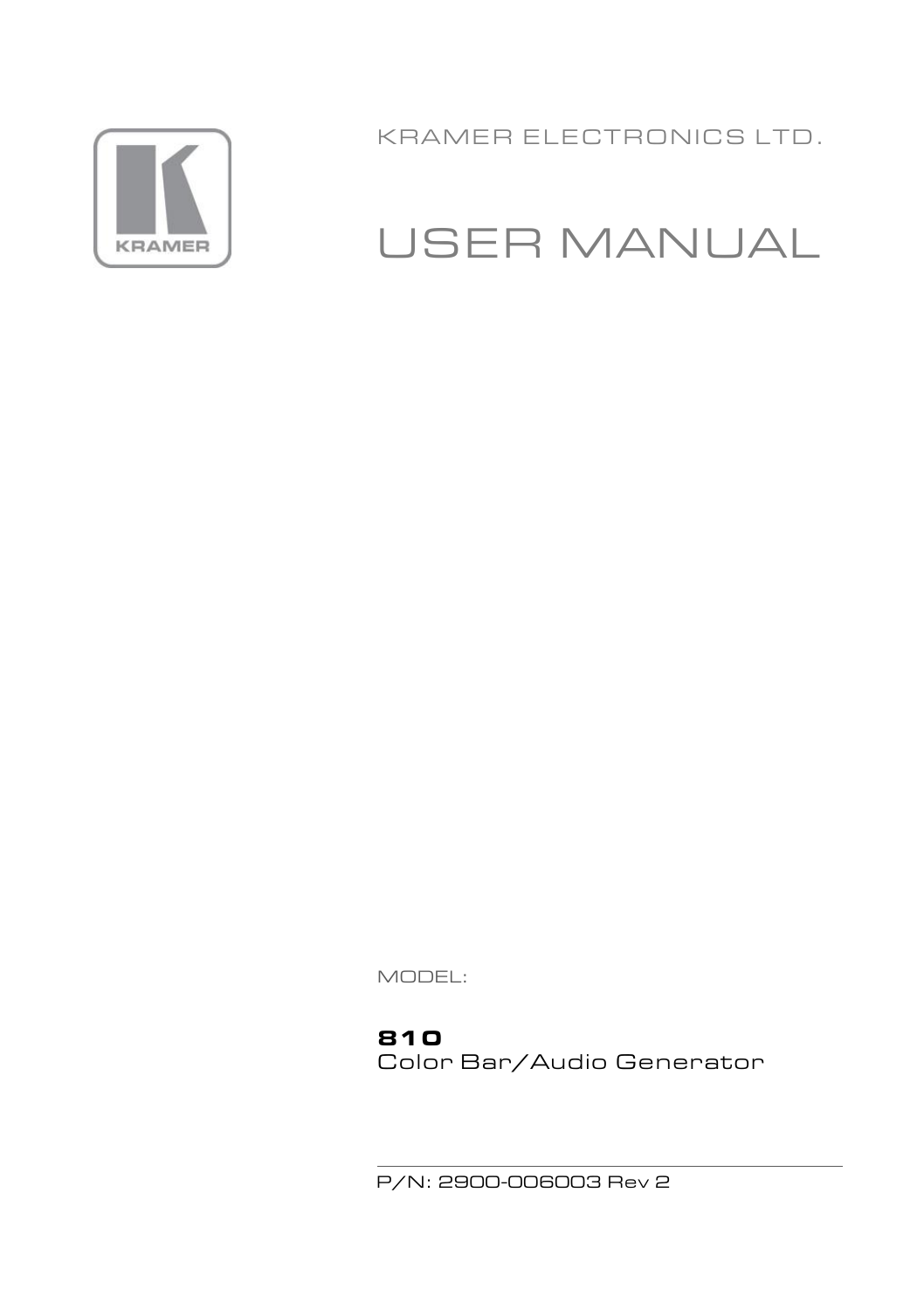

## 810 Quick Start Guide

This guide helps you install and use your product for the first time. For more detailed information, go to http://www.kramerelectronics.com/support/product\_downloads.asp to download the latest manual or scan the QR code on the left.

## Step 1: Check what's in the box

810 Color Bar/Audio Generator 1 Power supply (12V DC)

M<sub>4</sub> Rubber feet 1 Quick Start sheet



Save the original box and packaging materials in case you need to return your 810 for service.

## Step 2: Install the 810

Attach the rubber feet and place on a table or mount the 810 in a rack (using an optional RK-3T rack adapter).

## Step 3: Connect the inputs and outputs

Always switch off the power on each device before connecting it to your 810.



Always use Kramer high-performance cables for connecting AV equipment to the 810.

### **Step 4: Connect the power**

Connect the 12V DC power adapter to the 810 and plug the adapter into the mains electricity.

### Step 5: Operate the 810

Set for PAL or NTSC standard.

Set the Audio Level trimmer on the underside of the unit.



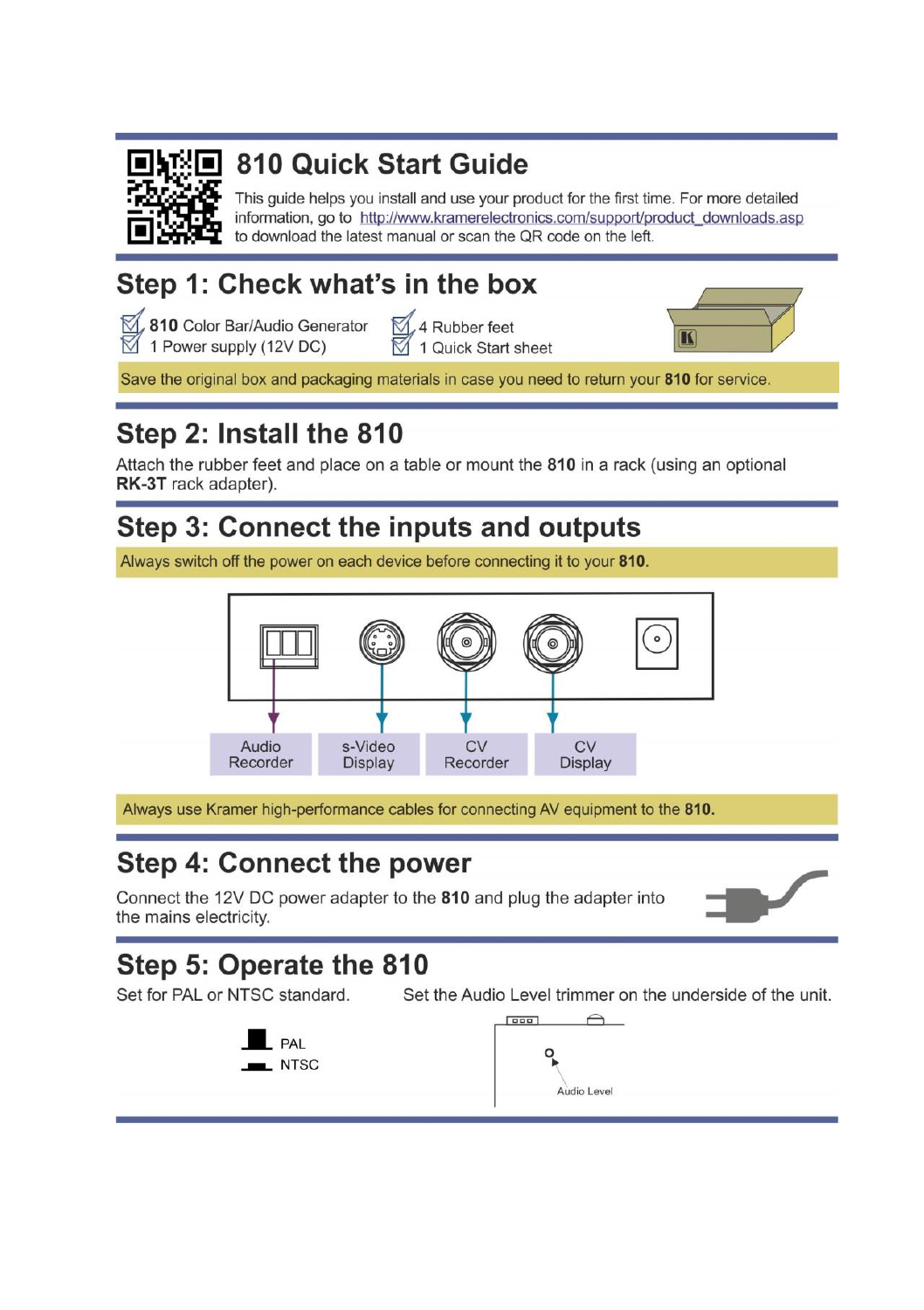#### **Contents**

| 1            | <b>Introduction</b>                        | 1            |
|--------------|--------------------------------------------|--------------|
| $\mathbf{2}$ | <b>Getting Started</b>                     | $\mathbf{2}$ |
| 2.1          | Achieving the Best Performance             | 2            |
| 2.2          | Safety Instructions                        | 3            |
| 2.3          | <b>Recycling Kramer Products</b>           | 3            |
| 3            | Overview                                   | 4            |
| 3.1          | Defining the 810 Color Bar/Audio Generator | 4            |
| 4            | <b>Connecting the 810</b>                  | 5            |
| 5            | <b>Adjusting the Audio Level</b>           | 6            |
| 6            | <b>Technical Specifications</b>            | 7            |
|              |                                            |              |

### Figures

| Figure 1: 810 Color Bar/Audio Generator                  |  |
|----------------------------------------------------------|--|
| Figure 2: Connecting the 810 Color Bar/Audio Generator   |  |
| Figure 3: Underside of the 810 Color Bar/Audio Generator |  |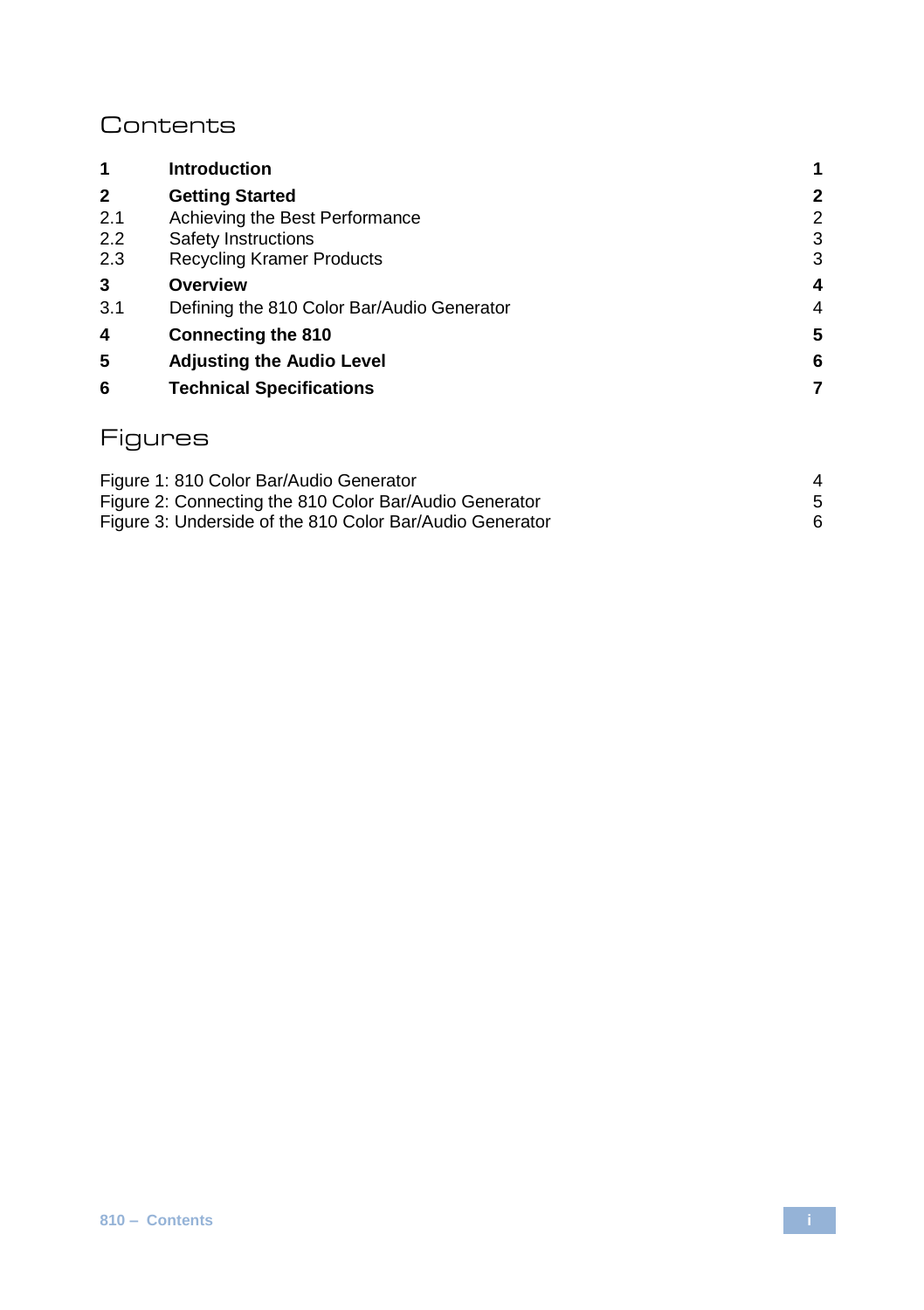### <span id="page-3-0"></span>**1 Introduction**

Welcome to Kramer Electronics! Since 1981, Kramer Electronics has been providing a world of unique, creative, and affordable solutions to the vast range of problems that confront video, audio, presentation, and broadcasting professionals on a daily basis. In recent years, we have redesigned and upgraded most of our line, making the best even better!

Our 1,000-plus different models now appear in 11 groups that are clearly defined by function: GROUP 1: Distribution Amplifiers; GROUP 2: Switchers and Routers; GROUP 3: Control Systems; GROUP 4: Format/Standards Converters; GROUP 5: Range Extenders and Repeaters; GROUP 6: Specialty AV Products; GROUP 7: Scan Converters and Scalers; GROUP 8: Cables and Connectors; GROUP 9: Room Connectivity; GROUP 10: Accessories and Rack Adapters and GROUP 11: Sierra Products.

Congratulations on purchasing your Kramer **810** *Color Bar/Audio Generator*, which is ideal for:

 Testing and aligning video equipment, including monitors, recorders and projectors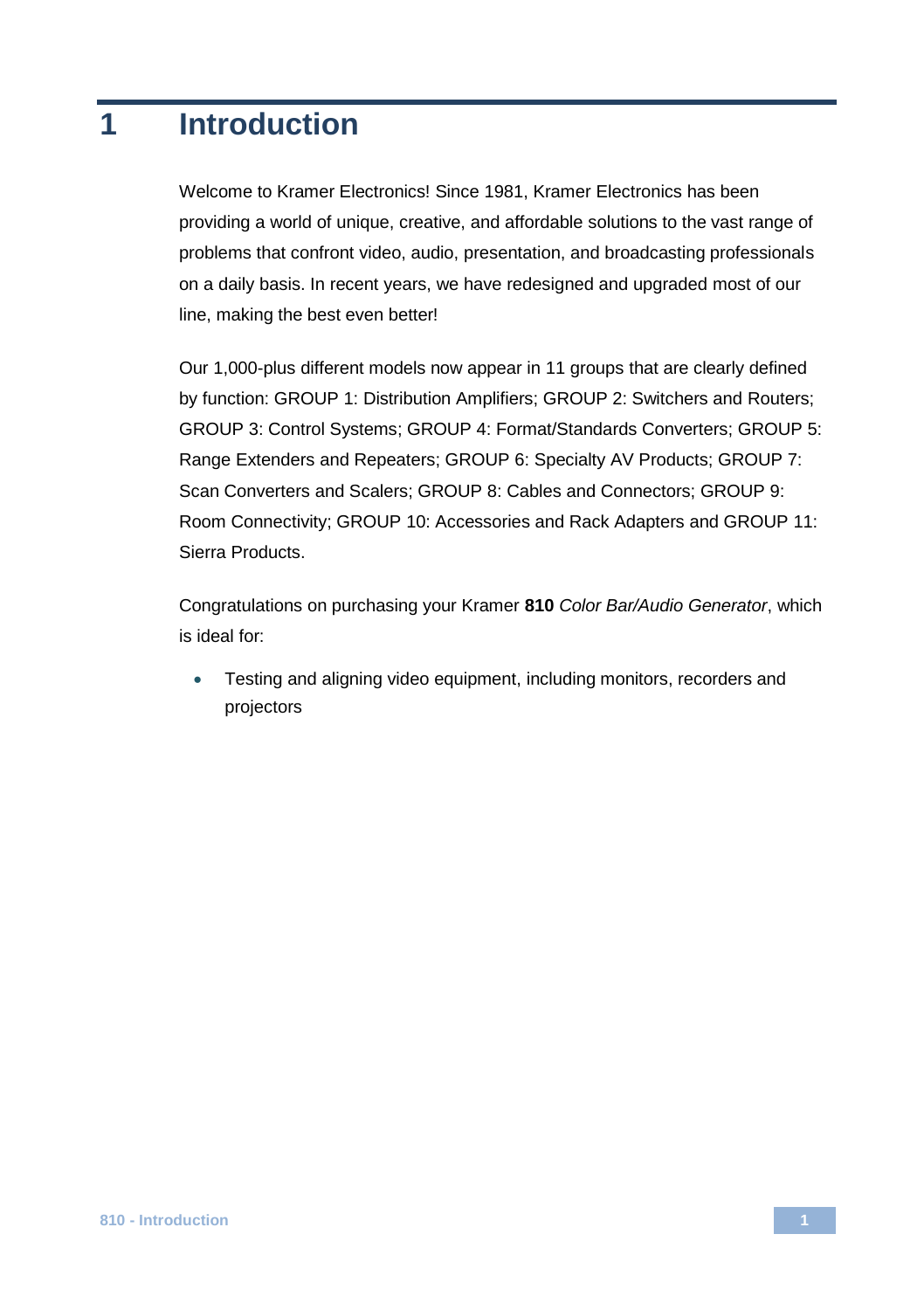## <span id="page-4-0"></span>**2 Getting Started**

We recommend that you:

- Unpack the equipment carefully and save the original box and packaging materials for possible future shipment
- Review the contents of this user manual



Go to [http://www.kramerelectronics.com/support/product\\_downloads.asp](http://www.kramerelectronics.com/support/product_downloads.asp) to check for up-to-date user manuals, application programs, and to check if firmware upgrades are available (where appropriate).

#### <span id="page-4-1"></span>**2.1 Achieving the Best Performance**

To achieve the best performance:

- Use only good quality connection cables (we recommend Kramer highperformance, high-resolution cables) to avoid interference, deterioration in signal quality due to poor matching, and elevated noise levels (often associated with low quality cables)
- Do not secure the cables in tight bundles or roll the slack into tight coils
- Avoid interference from neighboring electrical appliances that may adversely influence signal quality
- Position your Kramer **810** away from moisture, excessive sunlight and dust



This equipment is to be used only inside a building. It may only be connected to other equipment that is installed inside a building.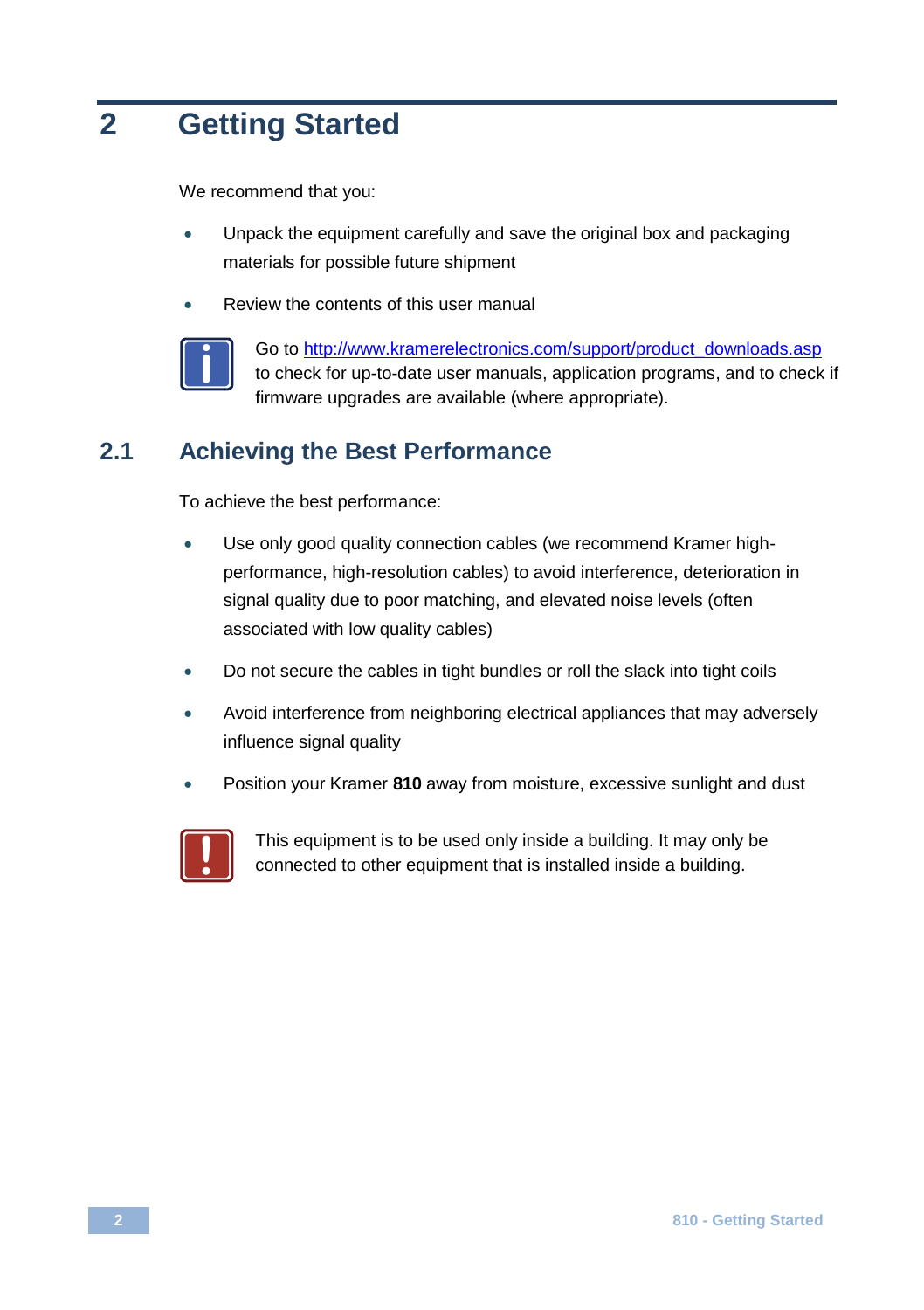### <span id="page-5-0"></span>**2.2 Safety Instructions**

| <u>[</u> |          | <b>Caution:</b> There are no operator serviceable parts inside the unit                    |
|----------|----------|--------------------------------------------------------------------------------------------|
|          | Warning: | Use only the Kramer Electronics input power wall<br>adapter that is provided with the unit |
|          | Warning: | Disconnect the power and unplug the unit from the wall<br>before installing                |

### <span id="page-5-1"></span>**2.3 Recycling Kramer Products**

The Waste Electrical and Electronic Equipment (WEEE) Directive 2002/96/EC aims to reduce the amount of WEEE sent for disposal to landfill or incineration by requiring it to be collected and recycled. To comply with the WEEE Directive, Kramer Electronics has made arrangements with the European Advanced Recycling Network (EARN) and will cover any costs of treatment, recycling and recovery of waste Kramer Electronics branded equipment on arrival at the EARN facility. For details of Kramer's recycling arrangements in your particular country go to our recycling pages at *<http://www.kramerelectronics.com/support/recycling/>*.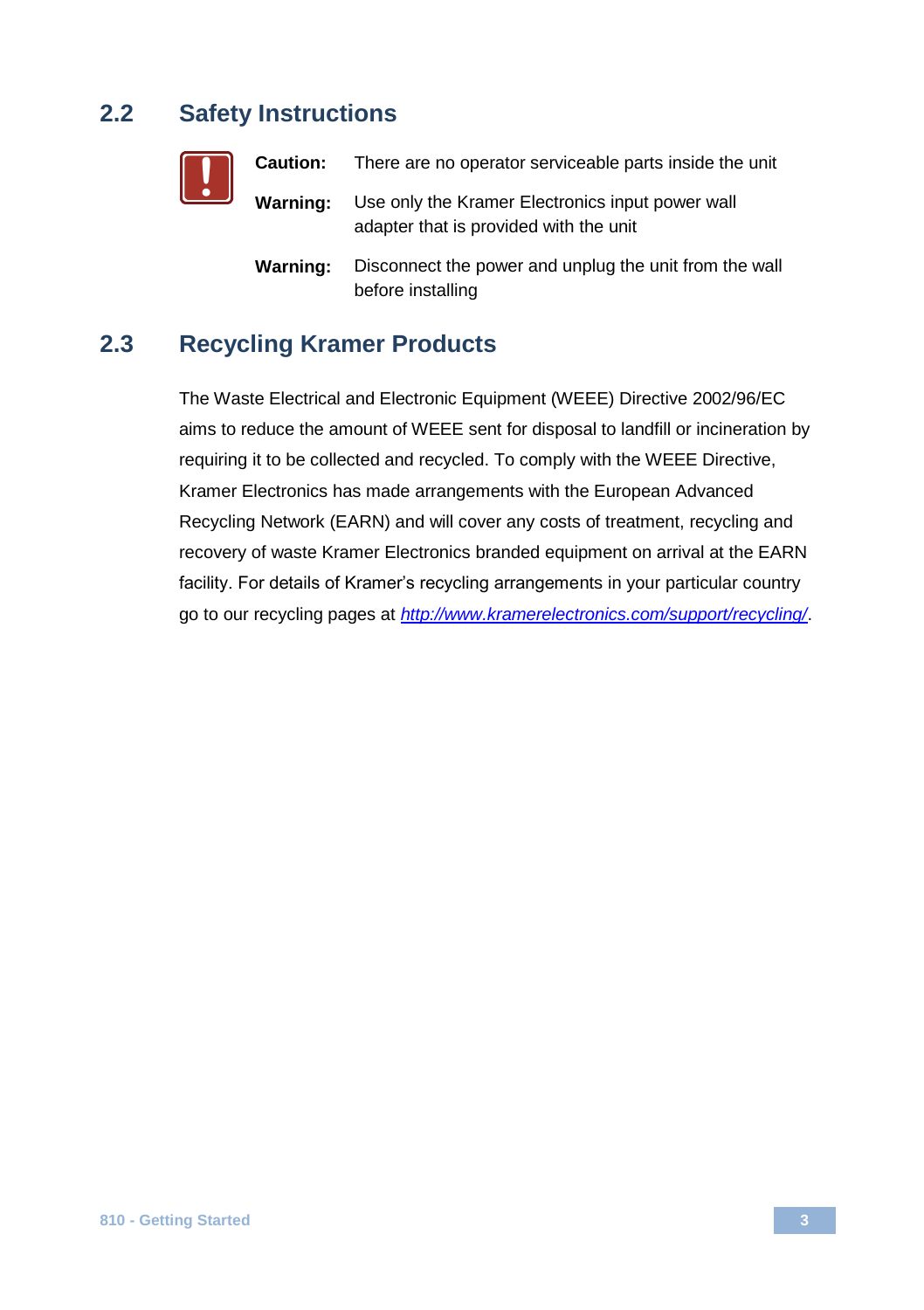### <span id="page-6-0"></span>**3 Overview**

The **810** is a high−performance composite video and s−Video (Y/C) color bar and 1kHz audio tone generator. It outputs two composite video and one s−Video color bar signal in either NTSC or PAL, and a 1kHz audio tone simultaneously.

In addition, the **810** *Color Bar/Audio Generator*:

- Provides a 1kHz balanced or unbalanced audio output for audio equipment alignment
- <span id="page-6-1"></span> Enables you to determine the video output standard, PAL or NTSC, by using the PAL/NTSC selector switch

#### **3.1 Defining the 810 Color Bar/Audio Generator**

 $\widehat{\mathbf{1}}$  $\overline{\mathbf{4}}$  $\widehat{\mathbf{5}}$  $\mathbf{z}$ 3  $\frac{1}{\sqrt{2}}$ 12V DC Y/C OUT OUT<sub>1</sub> OUT<sub>2</sub>  $+ \equiv -$ **COMPOSITE VIDEO** 1 kHz OUT  $\Theta^*$ **KRAMER TOOLS** Color Bar / Audio Generator 810 PAL  $\Omega$  $\blacksquare$  NTSC 6

This section defines the **810**.

<span id="page-6-2"></span>

| #              | Feature                                     | <b>Function</b>                                        |  |
|----------------|---------------------------------------------|--------------------------------------------------------|--|
|                | 12V DC                                      | +12V DC connector for powering the unit                |  |
| $\overline{2}$ | OUT 1 BNC Connector                         | 2 Composite video outputs                              |  |
| 3              | <b>OUT 2 BNC Connector</b>                  |                                                        |  |
| $\overline{4}$ | Y/C OUT 4-pin Connector                     | s-Video output                                         |  |
| 5              | 1 kHz OUT 3-PIN Terminal Block<br>Connector | Balanced (or unbalanced) audio output                  |  |
| 6              | ON LED                                      | Illuminates when receiving power                       |  |
|                | PAL / NTSC Selector Switch                  | Selects PAL when released; selects NTSC when pushed in |  |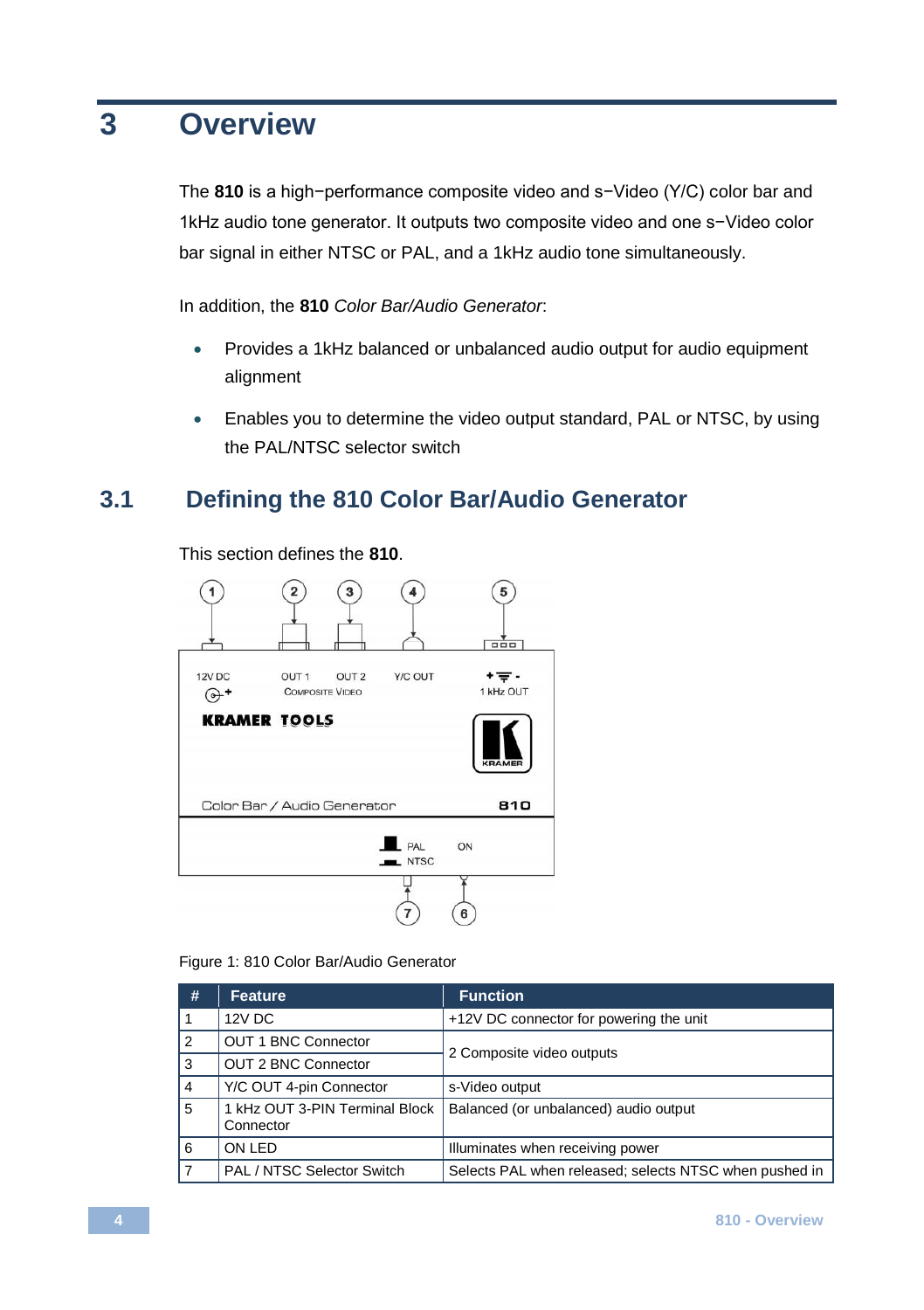## <span id="page-7-0"></span>**4 Connecting the 810**



Always switch off the power to each device before connecting it to your **810**. After connecting your **810**, connect its power and then switch on the power to each device.

To connect the **810** as illustrated in the example in [Figure 2:](#page-7-1)

- 1. Connect the composite video BNC OUT 1 connector to the composite acceptor (for example, a video display).
- 2. Connect the composite video BNC OUT 2 connector to the composite acceptor (for example, a composite video recorder).
- 3. Connect the s-Video (Y/C) 4P Y/C OUT connector to the s-Video (Y/C) acceptor (for example, an s-Video display).
- 4. Connect the 3-wire cable to the detachable terminal block 1 kHz OUT connector and to the audio input of the destination unit.
- 5. Connect the 12V DC power adapter to the power socket and connect the adapter to the mains electricity.



<span id="page-7-1"></span>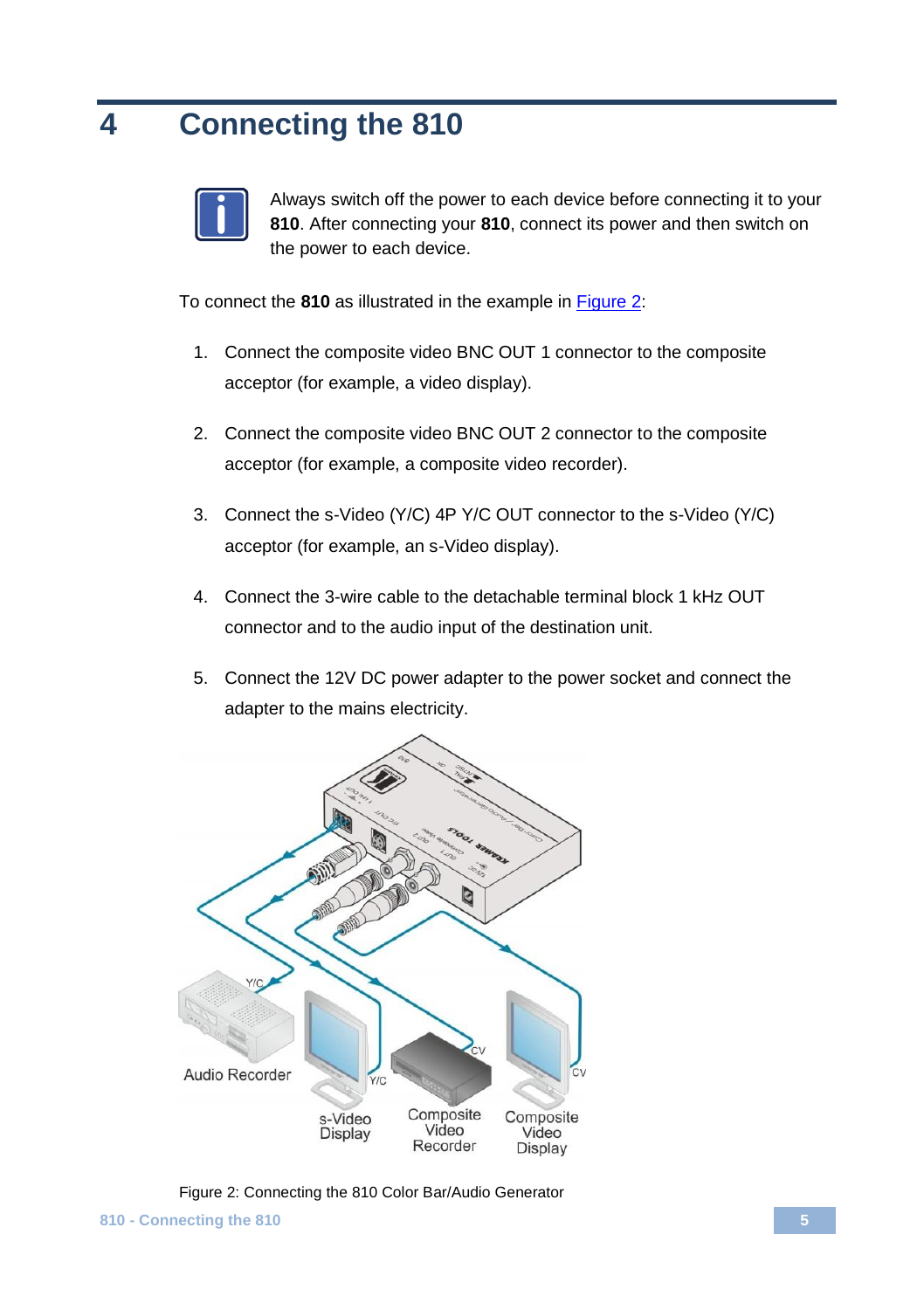# <span id="page-8-0"></span>**5 Adjusting the Audio Level**

The audio level of the **810** is pre-set at the factory at 4dBm. However, you can adjust the audio level on your **810** *Color Bar/Audio Generator*, if you wish.

To adjust the audio level:

- 1. Insert a screwdriver into the small hole on the underneath of the **810** *Color Bar/Audio Generator*, enabling access to the trimmer.
- 2. Carefully rotate the screwdriver, trimming the **810** unit and adjusting the audio level, as required.

[Figure 3](#page-8-1) illustrates the position of the small hole on the underneath of the **810** Color Bar/Audio Generator:



<span id="page-8-1"></span>Figure 3: Underside of the 810 Color Bar/Audio Generator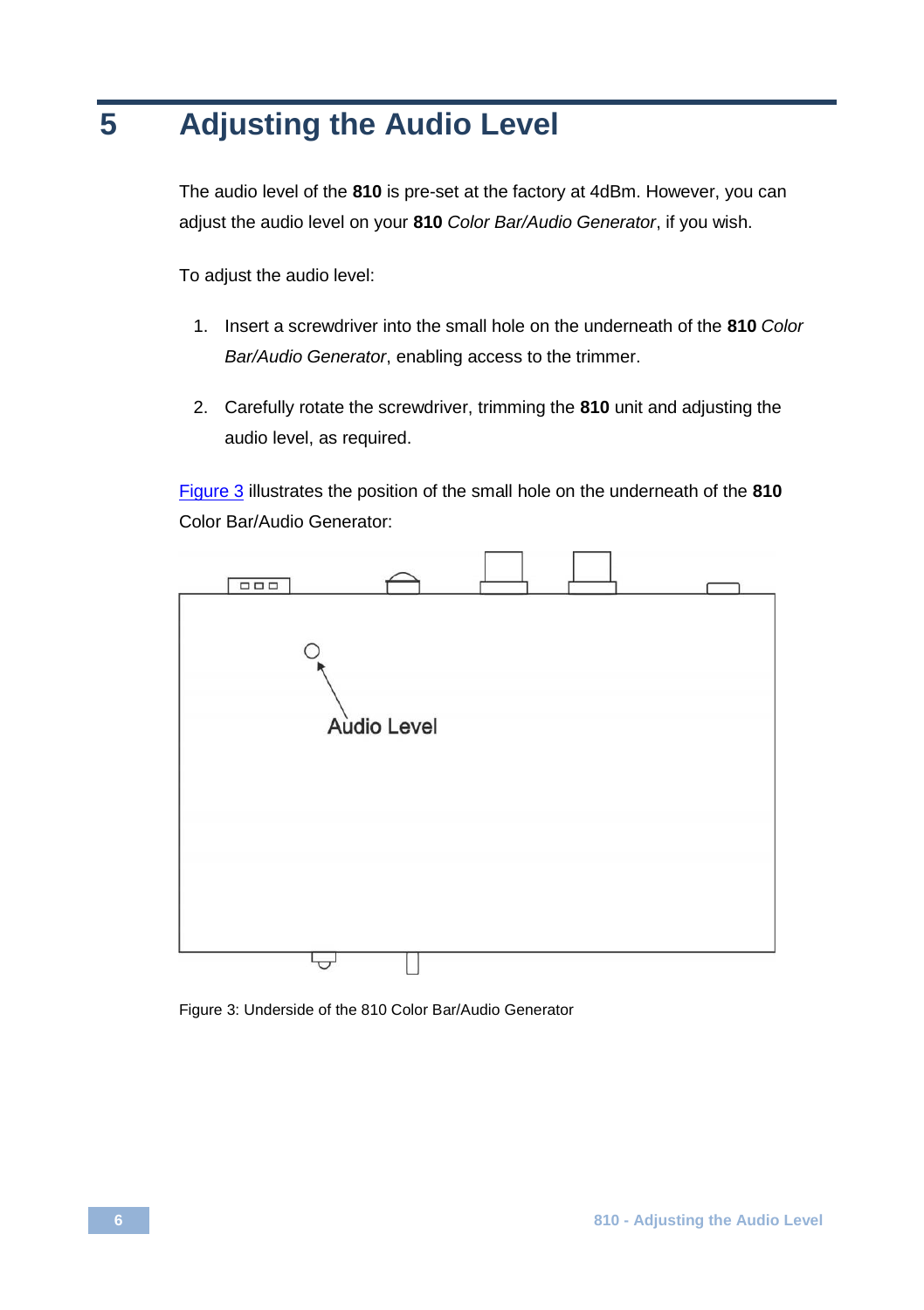# <span id="page-9-0"></span>**6 Technical Specifications**

| <b>VIDEO OUTPUTS:</b>                                                                   | 2 x 75% color bar on BNC connectors; 1 Vpp/75 $\Omega$<br>1 x 75% s-Video color bar on 4P connector, $1Vpp/75\Omega$<br>(luma) |  |
|-----------------------------------------------------------------------------------------|--------------------------------------------------------------------------------------------------------------------------------|--|
| AUDIO OUTPUTS:                                                                          | 1kHz, 4dBm/47Ω balanced audio on detachable terminal<br>block                                                                  |  |
| CONTROL:                                                                                | PAL/NTSC selector switch                                                                                                       |  |
| VIDEO S/N RATIO:                                                                        | 62dB                                                                                                                           |  |
| LINE JITTER:                                                                            | 2ns                                                                                                                            |  |
| POWER CONSUMPTION:                                                                      | 12V DC, 260 mA                                                                                                                 |  |
| <b>OPERATING TEMPERATURE:</b>                                                           | 0° to $+40^{\circ}$ C (32° to 104°F)                                                                                           |  |
| <b>STORAGE TEMPERATURE:</b>                                                             | -40 $^{\circ}$ to +70 $^{\circ}$ C (-40 $^{\circ}$ to 158 $^{\circ}$ F)                                                        |  |
| HUMIDITY:                                                                               | 10% to 90%, RHL non-condensing                                                                                                 |  |
| DIMENSIONS:                                                                             | 12 cm x 7.5 cm x 2.5 cm (4.7 inch x 2.95 inch 0.98 inch,<br>W, D, H)                                                           |  |
| WEIGHT:                                                                                 | $0.3$ kg (0.67 lbs.) approx.                                                                                                   |  |
| INCLUDED ACCESSORIES:                                                                   | Power supply                                                                                                                   |  |
| Specifications are subject to change without notice at http://www.kramerelectronics.com |                                                                                                                                |  |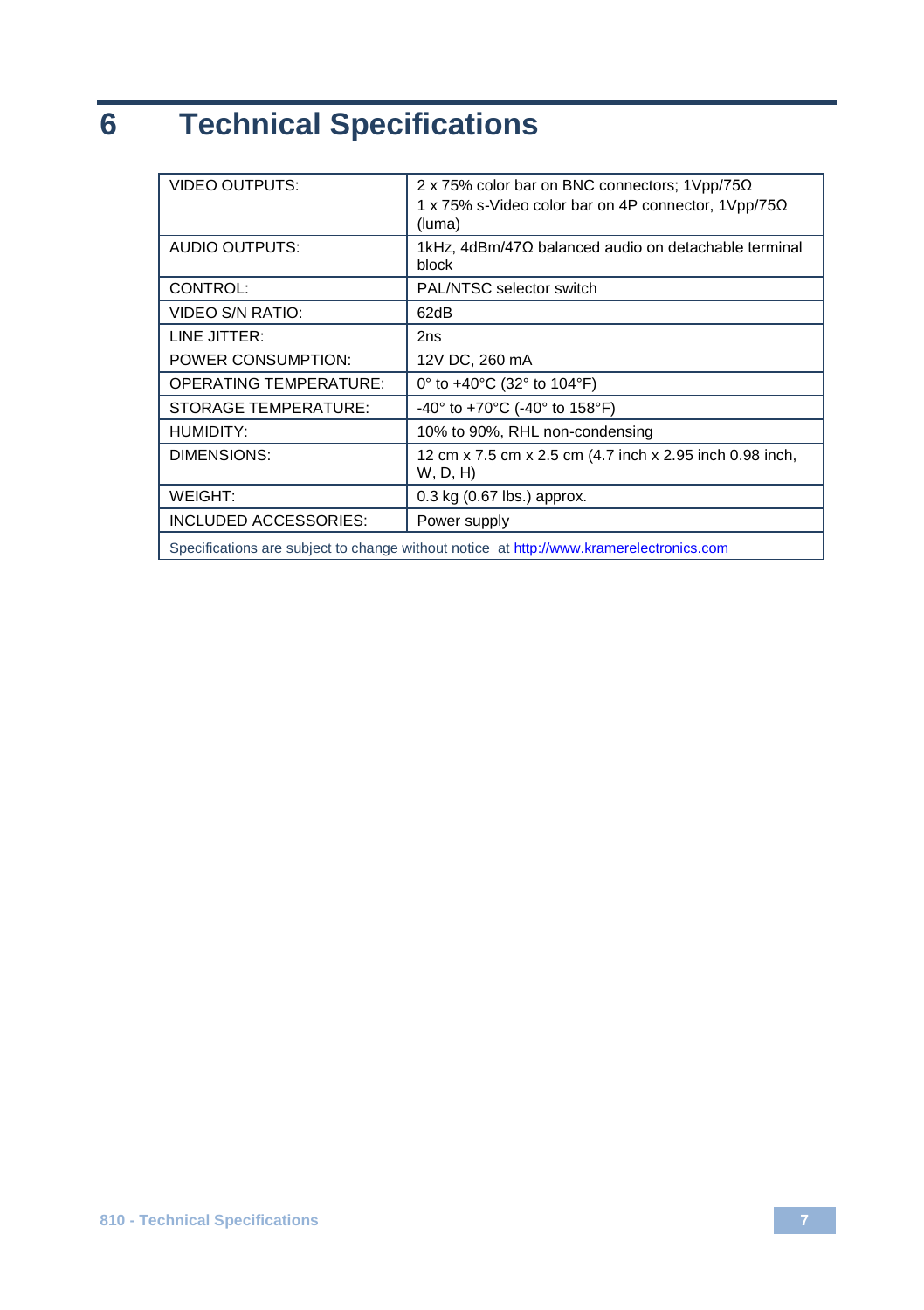#### **LIMITED WARRANTY**

The warranty obligations of Kramer Electronics for this product are limited to the terms set forth below:

#### What is Covered

This limited warranty covers defects in materials and workmanship in this product

#### What is Not Covered

This limited warranty does not cover any damage, deterioration or malfunction resulting from any alteration, modification. improper or unreasonable use or maintenance, misuse, abuse, accident, neglect, exposure to excess moisture, fire, improper packing and shipping (such claims must be presented to the carrier), lightning, power surges, or other acts of nature. This limited warranty does not cover any damage, deterioration or malfunction resulting from the installation or removal of this product from any installation, any unauthorized tampering with this product, any repairs attempted by anyone unauthorized by Kramer Electronics to make such repairs, or any other cause which does not relate directly to a defect in materials and/or workmanship of this product. This limited warranty does not cover cartons, equipment enclosures, cables or accessories used in conjunction with this product.

Without limiting any other exclusion herein, Kramer Electronics does not warrant that the product covered hereby, including, without limitation, the technology and/or integrated circuit(s) included in the product, will not become obsolete or that such items are or will remain compatible with any other product or technology with which the product may be used.

#### How Long Does this Coverage Last

Three years as of this printing; please check our Web site for the most current and accurate warranty information. Who is Covered

Only the original purchaser of this product is covered under this limited warranty. This limited warranty is not transferable to subsequent purchasers or owners of this product.

#### What Kramer Electronics will do

Kramer Electronics will, at its sole option, provide one of the following three remedies to whatever extent it shall deem necessary to satisfy a proper claim under this limited warranty:

- 1. Elect to repair or facilitate the repair of any defective parts within a reasonable period of time, free of any charge for the necessary parts and labor to complete the repair and restore this product to its proper operating condition. Kramer Electronics will also pay the shipping costs necessary to return this product once the repair is complete.
- 2. Replace this product with a direct replacement or with a similar product deemed by Kramer Electronics to perform substantially the same function as the original product
- 3. Issue a refund of the original purchase price less depreciation to be determined based on the age of the product at the time remedy is sought under this limited warranty.

#### What Kramer Electronics will not do Under This Limited Warranty

If this product is returned to Kramer Electronics or the authorized dealer from which it was purchased or any other party authorized to repair Kramer Electronics products, this product must be insured during shipment, with the insurance and shipping charges prepaid by you. If this product is returned uninsured, you assume all risks of loss or damage during shipment. Kram Electronics will not be responsible for any costs related to the removal or re-installation of this product from or into any installation. Kramer Electronics will not be responsible for any costs related to any setting up this product, any adjustment of user controls or any programming required for a specific installation of this product.

How to Obtain a Remedy under this Limited Warranty<br>To obtain a remedy under this limited warranty, you must contact either the authorized Kramer Electronics reseller from whom you purchased this product or the Kramer Electronics office nearest you. For a list of authorized Kramer Electronics resellers and/or Kramer Electronics authorized service providers, please visit our web site at www.kramerelectronics.com or contact the Kramer Electronics office nearest you

In order to pursue any remedy under this limited warranty, you must possess an original, dated receipt as proof of purchase from an authorized Kramer Electronics reseller. If this product is returned under this limited warranty, a return authorization number, obtained from Kramer Electronics, will be required. You may also be directed to an authorized reseller or a person authorized by Kramer Electronics to repair the product.

If it is decided that this product should be returned directly to Kramer Electronics, this product should be properly packed, preferably in the original carton, for shipping. Cartons not bearing a return authorization number will be refused.

#### **Limitation on Liability**

THE MAXIMUM LIABILITY OF KRAMER ELECTRONICS UNDER THIS LIMITED WARRANTY SHALL NOT EXCEED THE ACTUAL PURCHASE PRICE PAID FOR THE PRODUCT. TO THE MAXIMUM EXTENT PERMITTED BY LAW, KRAMER ELECTRONICS IS NOT RESPONSIBLE FOR DIRECT, SPECIAL, INCIDENTAL OR CONSEQUENTIAL DAMAGES RESULTING FROM ANY BREACH OF WARRANTY OR CONDITION, OR UNDER ANY OTHER LEGAL THEORY. Some countries, districts or states do not allow the exclusion or limitation of relief, special, incidental, consequential or indirect damages, or the limitation of liability to specified amounts, so the above limitations or exclusions may not apply to you.

#### **Exclusive Remedy**

TO THE MAXIMUM EXTENT PERMITTED BY LAW, THIS LIMITED WARRANTY AND THE REMEDIES SET FORTH ABOVE ARE EXCLUSIVE AND IN LIEU OF ALL OTHER WARRANTIES, REMEDIES AND CONDITIONS, WHETHER ORAL OR WRITTEN, EXPRESS OR IMPLIED. TO THE MAXIMUM EXTENT PERMITTED BY LAW, KRAMER ELECTRONICS SPECIFICALLY DISCLAIMS ANY AND ALL IMPLIED WARRANTIES, INCLUDING, WITHOUT LIMITATION, WARRANTIES OF MERCHANTABILITY AND FITNESS FOR A PARTICULAR PURPOSE. IF KRAMER ELECTRONICS CANNOT LAWFULLY DISCLAIM OR EXCLUDE IMPLIED WARRANTIES UNDER APPLICABLE LAW. THEN ALL IMPLIED WARRANTIES COVERING THIS PRODUCT. INCLUDING WARRANTIES OF MERCHANTABILITY AND FITNESS FOR A PARTICULAR PURPOSE. SHALL APPLY TO THIS PRODUCT AS PROVIDED UNDER APPICABLE LAW.

IF ANY PRODUCT TO WHICH THIS LIMITED WARRANTY APPLIES IS A "CONSUMER PRODUCT" UNDER THE MAGNUSON-MOSS WARRANTY ACT (15 U.S.C.A. §2301, ET SEQ.) OR OTHER APPICABLE LAW, THE FOREGOING DISCLAIMER OF IMPLIED WARRANTIES SHALL NOT APPLY TO YOU, AND ALL IMPLIED WARRANTIES ON THIS PRODUCT, INCLUDING WARRANTIES OF MERCHANTABILITY AND FITNESS FOR THE PARTICULAR PURPOSE, SHALL APPLY AS PROVIDED UNDER APPLICABLE LAW

#### **Other Conditions**

This limited warranty gives you specific legal rights, and you may have other rights which vary from country to country or state to state.

This limited warranty is void if (i) the label bearing the serial number of this product has been removed or defaced, (ii) the product is not distributed by Kramer Electronics or (iii) this product is not purchased from an authorized Kramer Electronics reseller. If you are unsure whether a reseller is an authorized Kramer Electronics reseller, please visit our Web site at

www.kramerelectronics.com or contact a Kramer Electronics office from the list at the end of this document. Your rights under this limited warranty are not diminished if you do not complete and return the product registration form or

complete and submit the online product registration form. Kramer Electronics thanks you for purchasing a Kramer Electronics product. We hope it will give you years of satisfaction.